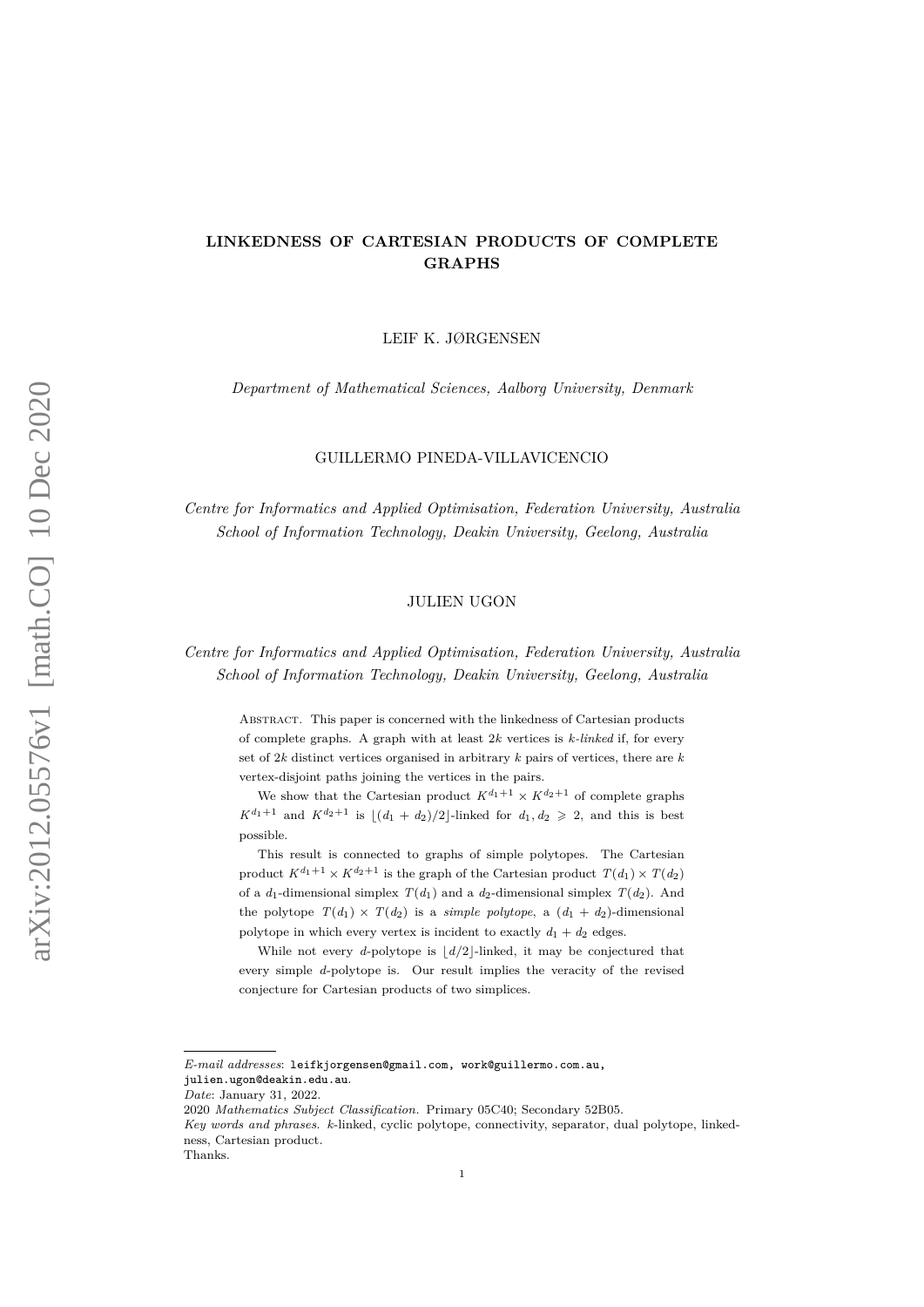#### 1. INTRODUCTION

Denote by  $V(X)$  the vertex set of a graph. Given sets  $A, B$  of vertices in a graph, *A* – *B* path  $A - B$  path from *A* to *B*, called an  $A - B$  path, is a (vertex-edge) path  $L := u_0 \dots u_n$  in the graph such that  $V(L) \cap A = \{u_0\}$  and  $V(L) \cap B = \{u_n\}$ . We write  $a - B$  path instead of  $\{a\}$  – *B* path, and likewise, write  $A - b$  path instead of  $A - \{b\}$ .

Let *G* be a graph and *X* a subset of 2*k* distinct vertices of *G*. The elements of *X* are called *terminals*. Let  $Y := \{\{s_1, t_1\}, \ldots, \{s_k, t_k\}\}\)$  be an arbitrary labelling *linked pairs* and (unordered) pairing of all the vertices in *X*. We say that *Y* is *linked* in *G* if we *linked set* can find disjoint  $s_i - t_i$  paths for  $i \in [1, k]$ , the interval  $1, \ldots, k$ . The set *X* is *linked* in *G* if every such pairing of its vertices is linked in *G*. Throughout this paper, by a set of disjoint paths, we mean a set of vertex-disjoint paths. If *G* has at least 2*k* vertices and every set of exactly 2*k* vertices is linked in *G*, we say that *G* is *k-linked k-linked*.

> This paper studies the linkedness of Cartesian products of complete graphs. Linkedness of Cartesian products has been studied in the past (Mészáros, 2016). The *Cartesian product*  $G_1 \times G_2$  of two graphs  $G_1$  and  $G_2$  is the graph defined on the pairs  $(v_1, v_2)$  with  $v_i \in G_i$  and with two pairs  $(u_1, u_2)$  and  $(v_1, v_2)$  being adjacent if, for some  $\ell \in \{1, 2\}$ ,  $u_{\ell}v_{\ell} \in E(G_{\ell})$  and  $u_i = v_i$  for  $i \neq \ell$ . We prove that the Cartesian product  $K^{d_1+1} \times K^{d_2+1}$  of complete graphs  $K^{d_1+1}$  and  $K^{d_2+1}$ is  $\left| \frac{d_1 + d_2}{2} \right|$ -linked for  $d_1, d_2 \geq 0$ , and that there are products that are not  $\lfloor (d_1 + d_2 + 1)/2 \rfloor$ -linked; hence this result is best possible. Here  $K^t$  denotes the complete graph on *t* vertices.

> Our result is connected to questions on the linkedness of a polytope. A (convex) polytope is the convex hull of a finite set *X* of points in  $\mathbb{R}^d$ ; the *convex hull* of *X* is the smallest convex set containing X. The *dimension* of a polytope in  $\mathbb{R}^d$  is one less than the maximum number of affinely independent points in the polytope; a set of points  $\vec{p}_1,\ldots,\vec{p}_k$  in  $\mathbb{R}^d$  is *affinely independent* if the  $k-1$  vectors  $\vec{p}_1-\vec{p}_k,\ldots,\vec{p}_{k-1}-\vec{p}_k$ are linearly independent. A polytope of dimension *d* is referred to as a *d-polytope*.

> The *Cartesian product*  $P \times P'$  of a *d*-polytope  $P \subset \mathbb{R}^d$  and a *d'*-polytope  $P' \subset \mathbb{R}^{d'}$ is the Cartesian product of the sets  $P$  and  $P'$ :

$$
P \times P' = \left\{ \begin{pmatrix} p \\ p' \end{pmatrix} \in \mathbb{R}^{d+d'} \middle| p \in P, p' \in P \right\}.
$$

The resulting polytope is  $(d + d')$ -dimensional. The *graph*  $G(P)$  of a polytope P is the undirected graph formed by the vertices and edges of the polytope. It follows that the graph  $G(P \times P')$  of the Cartesian product  $P \times P'$  is the Cartesian product  $G(P) \times G(P')$  of the graphs  $G(P)$  and  $G(P')$ .

A *d*-simplex  $T(d)$  is the convex hull of  $d+1$  affinely independent points in  $\mathbb{R}^d$ . The graph of  $T(d)$  is the complete graph  $K^{d+1}$ . As a consequence, our result implies that the graph of the Cartesian product  $T(d_1) \times T(d_2)$  is  $|(d_1 + d_2)/2|$ linked for  $d_1, d_2 \geq 0$ . Henceforth, if the graph of a polytope is *k*-linked we say that the polytope is also *k-linked*.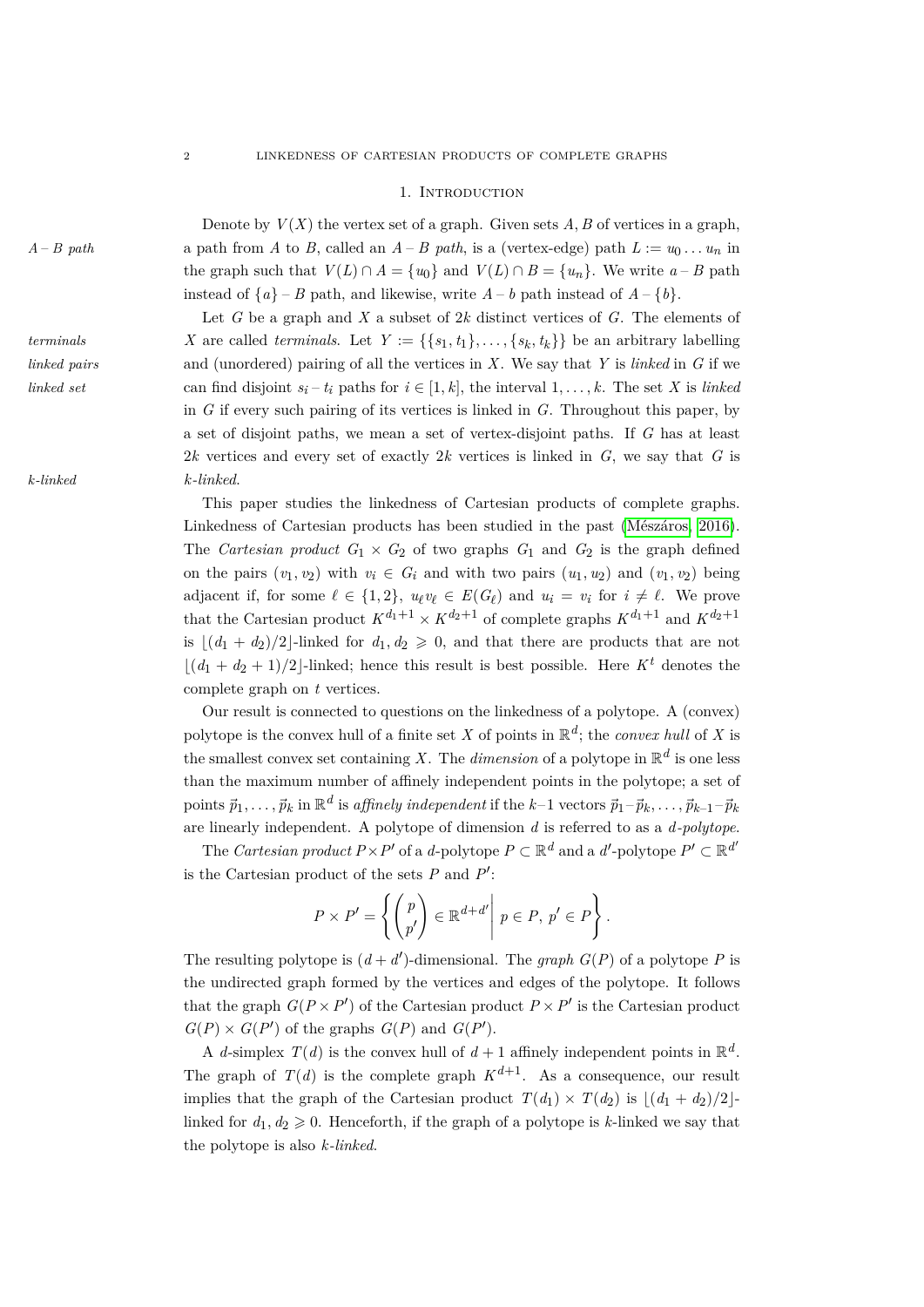The first edition of the Handbook of Discrete and Computational Geometry [\(Goodman & O'Rourke, 1997,](#page-10-1) Problem 17.2.6) posed the question of whether or not every *d*-polytope is  $\lfloor d/2 \rfloor$ -linked. This question was answered in the negative by [Gallivan](#page-9-0) [\(1985\)](#page-9-0). None of the known counterexamples are *simple d-polytopes*, *d*-polytopes in which every vertex is incident to exactly *d* edges. Hence, it may be hypothesised that the conjecture holds for such polytopes.

## **Conjecture 1.** *Every simple d-polytope is*  $\lfloor d/2 \rfloor$ *-linked for*  $d \geq 2$ *.*

Cartesian products of simplices are simple polytopes, and so our result supports this revised conjecture. Furthermore, Cartesian products of simplices and duals of cyclic polytopes are related; the dual of a cyclic *d*-polytope with  $d + 2$  vertices is the Cartesian product of a  $\lfloor d/2 \rfloor$ -simplex and a  $\lfloor d/2 \rfloor$ -simplex [\(Ziegler, 1995,](#page-10-2) Ex. 0.6). Hence we obtain that the dual of a cyclic *d*-polytope on  $d + 2$  vertices is also  $\vert d/2 \vert$ -linked for  $d \geqslant 2$ .

Unless otherwise stated, the graph theoretical notation and terminology follows from [Diestel](#page-9-1) [\(2017\)](#page-9-1) and the polytope theoretical notation and terminology from [Ziegler](#page-10-2) [\(1995\)](#page-10-2). Moreover, when referring to graph-theoretical properties of a polytope such as linkedness and connectivity, we mean properties of its graph.

#### 2. Linkedness of Cartesian products of complex graphs

The contribution of this section is a sharp theorem (Theorem [2\)](#page-2-0) that tells the story of the linkedness of Cartesian product of two complete graphs.

<span id="page-2-0"></span>**Theorem 2.** *The Cartesian product of two complete graphs*  $K^{d_1+1}$  *and*  $K^{d_2+1}$  *is*  $\lfloor (d_1 + d_2)/2 \rfloor$ *-linked for every d*<sub>1</sub>, *d*<sub>2</sub>  $\geq$  0*.* 

*Remark* 3. Theorem [2](#page-2-0) is best possible. There are products  $K^{d_1+1} \times K^{d_2+1}$  that are not  $\lfloor (d_1 + d_2 + 1)/2 \rfloor$ -linked:

- (i)  $K^2 \times K^{d_2+1}$  for even  $d_2 \geq 1$ , and
- (ii)  $K^3 \times K^{d_2+1}$  for  $d_2 = 1, 3, 5, 7, 9$ .

For each of these cases, Fig. [1](#page-3-0) provides a pairing of terminals that cannot be  $|(d_1 +$  $d_2 + 1/2$ -linked. We conjecture these are the only such cases.

An immediate corollary of Theorem [2](#page-2-0) is the following.

**Corollary 4.** *The Cartesian product of two simplices*  $T(d_1)$  *and*  $T(d_2)$  *is*  $|(d_1 +$  $d_2$ )/2 *-linked for every*  $d_1, d_2 \geq 0$ .

The notions of linkage, linkage problem, and valid path will simplify our arguments. A *linkage* in a graph is a subgraph in which every component is a path. Let *X* be a set of vertices in a graph and let  $Y := \{\{s_1, t_1\}, \ldots, \{s_k, t_k\}\}\)$  be a pairing of all the vertices of *X*. A *Y*-linkage  $\{L_1, \ldots, L_k\}$  is a set of disjoint paths with the path  $L_i$  joining the pair  $\{s_i, t_i\}$  for  $i = 1, \ldots, k$ . We may also say that *Y* represents our *linkage problem*, and if *Y* is linked in *G* then our linkage problem is *feasible* and *infeasible* otherwise. A path in the graph is called *X -valid* if no inner vertex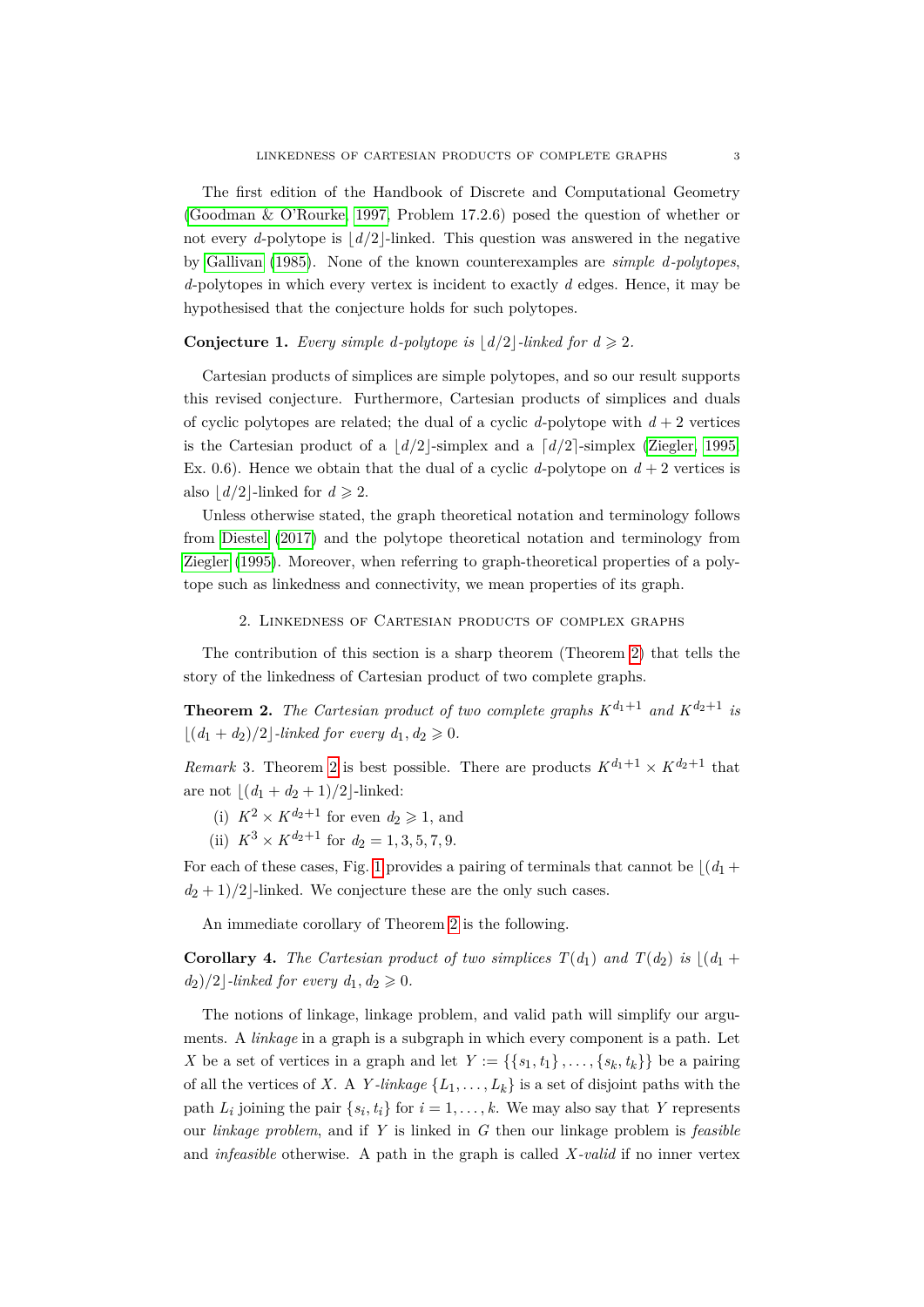|         | $\overset{s_1}{\circ}$   | $\overset{s_2}{\bullet}$               | $\begin{array}{ccccccccc}\n & & s_3 & & t_3 & & s_k & & t_k \\ \textsf{o} & & \textsf{o} & & \textsf{o} & & \textsf{o}\n\end{array}$ |                          |         |     |                                                                                                                                                                                                                                |         |         |     |                         |                                                  |  |  |
|---------|--------------------------|----------------------------------------|--------------------------------------------------------------------------------------------------------------------------------------|--------------------------|---------|-----|--------------------------------------------------------------------------------------------------------------------------------------------------------------------------------------------------------------------------------|---------|---------|-----|-------------------------|--------------------------------------------------|--|--|
|         |                          |                                        |                                                                                                                                      |                          |         |     |                                                                                                                                                                                                                                |         | $\circ$ |     | $0$ $0$ $t_3$ $0$ $s_1$ |                                                  |  |  |
|         |                          |                                        |                                                                                                                                      |                          |         |     |                                                                                                                                                                                                                                |         | $\circ$ |     | $0$ $0$ $t_1$ $0$ $s_2$ |                                                  |  |  |
|         | $\frac{\mathsf{O}}{t_2}$ | $\begin{matrix} 0 \\ t_1 \end{matrix}$ | $\circ$ $\circ$ $\circ$ $\cdots$ $\circ$ $\circ$                                                                                     |                          |         |     |                                                                                                                                                                                                                                |         | $\circ$ |     | $0$ $0^{t_2}$ $0^{s_3}$ |                                                  |  |  |
|         |                          |                                        |                                                                                                                                      | (a)                      |         |     |                                                                                                                                                                                                                                |         |         | (b) |                         |                                                  |  |  |
| O       | $\circ$                  |                                        | $O$ $O^{t_2}$ $O^{s_4}$ $O^{s_1}$ $O$                                                                                                |                          |         |     |                                                                                                                                                                                                                                | $\circ$ |         |     |                         | $0$ 0 $0$ $0^{t_2}$ 0 $0^{s_4}$ $0^{s_1}$        |  |  |
| $\circ$ |                          |                                        | 0 0 0 $\frac{t_4}{t_3}$ 0 $\frac{s_2}{s_2}$ 0 0 0 0 0 $\frac{t_4}{t_3}$ 0 $\frac{s_5}{s_2}$ 0 $\frac{s_2}{s_3}$                      |                          |         |     |                                                                                                                                                                                                                                |         |         |     |                         |                                                  |  |  |
| $\circ$ | $\circ$                  | $\circ$                                |                                                                                                                                      |                          |         |     | $O$ $Ot_1$ $Os_3$ 0                                                                                                                                                                                                            | $\circ$ | $\circ$ |     |                         | <b>0 0 0</b> $t_5$ <b>0</b> $t_1$ <b>0</b> $s_3$ |  |  |
|         | (c)                      |                                        |                                                                                                                                      |                          |         | (d) |                                                                                                                                                                                                                                |         |         |     |                         |                                                  |  |  |
|         |                          | o                                      | $\circ$                                                                                                                              | $\circ$                  |         |     | 0 0 0 0 $t_6$ 0 $t_5$ 0 $s_4$ 0 $s_1$                                                                                                                                                                                          |         |         |     |                         |                                                  |  |  |
|         |                          | $\circ$                                | $\circ$                                                                                                                              | $\overline{\phantom{0}}$ |         |     | $\,$ 0 $\,$ 0 $\,$ 0 $\,$ 0 $\,$ 0 $\,$ 0 $\,$ 0 $\,$ 0 $\,$ 0 $\,$ $\,$ 0 $\,$ $\,$ 0 $\,$ $\,$ 0 $\,$ $\,$ 0 $\,$ $\,$ 0 $\,$ $\,$ 0 $\,$ $\,$ 0 $\,$ $\,$ 0 $\,$ $\,$ 0 $\,$ $\,$ 0 $\,$ $\,$ 0 $\,$ $\,$ 0 $\,$ $\,$ 0 $\$ |         |         |     |                         |                                                  |  |  |
|         |                          | o                                      | $\circ$                                                                                                                              | $\circ$                  | $\circ$ |     | <b>0</b> $\mathbf{0}t_2$ $\mathbf{0}t_1$ <b>0</b> $\mathbf{0}s_6$ <b>0</b> $s_3$                                                                                                                                               |         |         |     |                         |                                                  |  |  |
|         |                          |                                        |                                                                                                                                      |                          |         |     | (e)                                                                                                                                                                                                                            |         |         |     |                         |                                                  |  |  |

<span id="page-3-0"></span>FIGURE 1. No feasible linkage problems for  $K^{d_1+1} \times K^{d_2+1}$ ,  $k =$  $|(d_1 + d_2 + 1)/2|, d_1 \leq 2$  and  $d_2 > d_1$ . (a) The case  $d_1 = 1$  and  $d_2 > d_1$ . (b) The case  $d_1 = 2$  and  $d_2 = 3$ . (c) The case  $d_1 = 2$  and  $d_2 = 5$ . (d) The case  $d_1 = 2$  and  $d_2 = 7$ . (e) The case  $d_1 = 2$  and  $d_2 = 9$ . Each row of each part (a)-(e) is a complete graph whose edges have not been drawn.

of the path is in *X*. Let *X* be a set of vertices in a graph *G*. Denote by *G*[*X*] the subgraph of *G* induced by *X*, the subgraph of *G* that contains all the edges of *G* with vertices in *X*. Write  $G - X$  for  $G[V(G) \setminus X]$ .

Consider a linkage problem  $Y := \{\{s_1, t_1\}, \ldots, \{s_k, t_k\}\}\$  on a set *X* of 2*k* vertices in a graph *G*. Consider a linkage  $\mathcal L$  from a subset *Z* of *X* to some set  $Z'$  disjoint from *X* and label the vertices of  $Z'$  such that the path in  $\mathcal{L}$  with end  $z_i \in Z$  has its other end  $z_i' \in Z'$ . Then the linkage  $\mathcal L$  in *G induces* a linkage problem  $Y'$  in  $(G - V(\mathcal{L})) \cup Z'$  where the vertices of  $X \setminus Z$  remain and the vertices of *Z* have been replaced by the vertices of  $Z'$ . Slightly abusing terminology, we also call terminals the vertices of *Z'*. If the problem *Y'* is feasible in  $(G - V(\mathcal{L})) \cup Z'$ , so is the problem *Y* in *G*.

Since we make heavy use of Menger's theorem [\(Diestel, 2017,](#page-9-1) Thm. 3.3.1), we next remind the reader of one of its consequences.

<span id="page-3-1"></span>**Theorem 5** (Menger's theorem)**.** *Let G be a k-connected graph, and let A and B be two subsets of its vertices, each of cardinality at least k. Then there are k disjoint A* – *B paths in G.*

We fix some notation and terminology for the remaining of the section. Let *G* denote the graph  $K^{d_1+1} \times K^{d_2+1}$ . We think of  $G = K^{d_1+1} \times K^{d_2+1}$  as a grid with

4 LINKEDNESS OF CARTESIAN PRODUCTS OF COMPLETE GRAPHS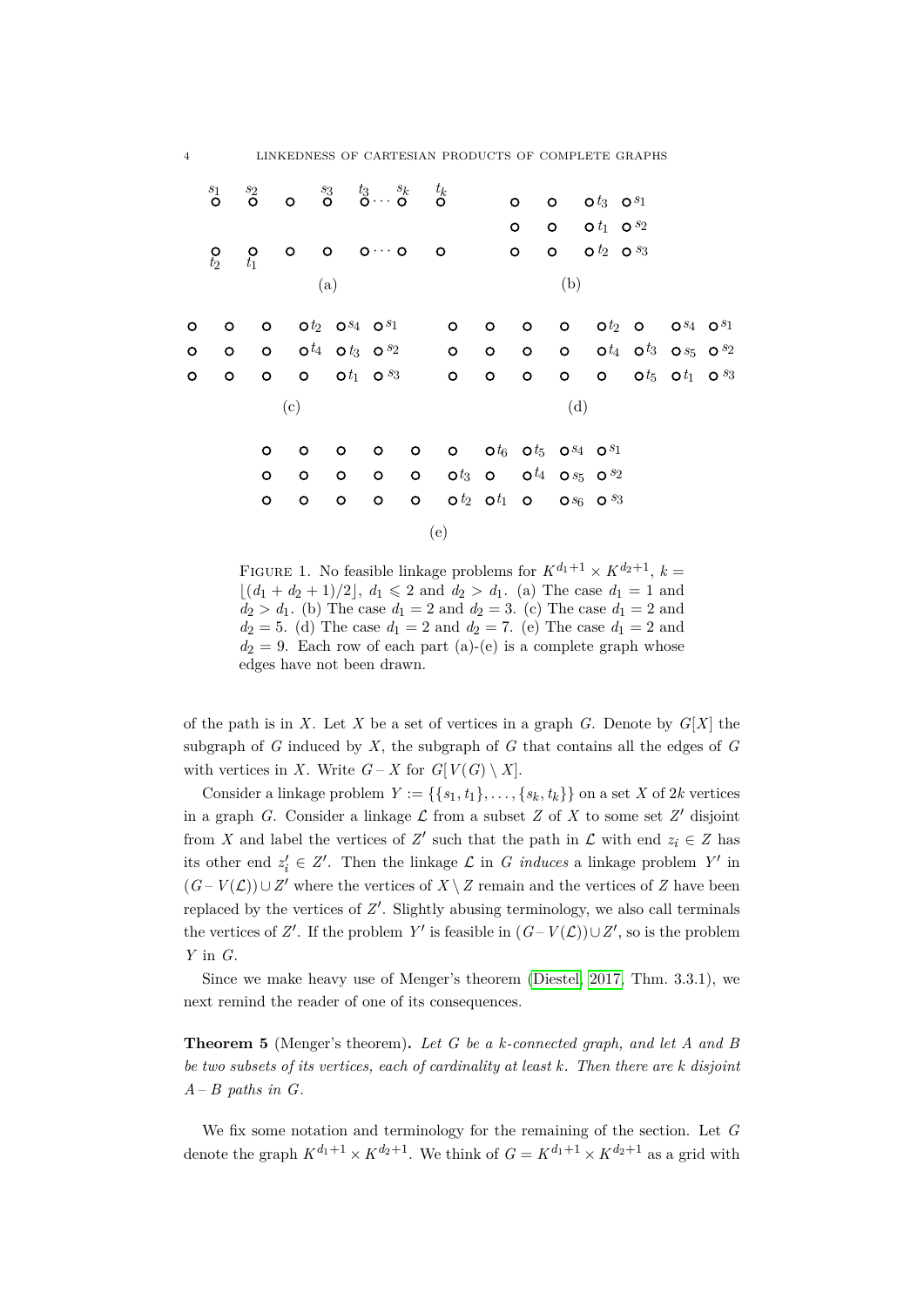|                              |   |                           |                        | o        |                     |
|------------------------------|---|---------------------------|------------------------|----------|---------------------|
|                              | Ò |                           |                        | $\vdots$ | $\alpha$ rows       |
|                              |   |                           |                        | റ        |                     |
|                              |   |                           |                        | o        |                     |
| $\cdot$ $\cdot$ $B_{\alpha}$ |   | $A_{\alpha}$<br>$\bullet$ |                        | $\vdots$ | $d_1+1-\alpha$ rows |
|                              |   |                           |                        | О        |                     |
| $\scriptstyle C_{12}$        |   |                           | $\scriptstyle{C_{12}}$ |          |                     |

<span id="page-4-0"></span>FIGURE 2. Depiction of the subgraphs  $B_{\alpha+1}$ ,  $A_{\alpha+1}$ ,  $C_{12}$ , and  $\overline{C}_{12}$ of  $K^{d_1+1} \times K^{d_2+1}$ .

 $d_1 + 1$  rows and  $d_2 + 1$  columns. In this way, the entry in Row *i* and Column *j* can be referred to as  $G[i, j]$ .

When we write about a row  $r$  of subgraph  $G'$  of  $G$ , we think of  $r$  as a subgraph of  $G'$  and as the number  $r$  so that we can write about the  $r$ th row of  $G'$  or  $G$ ; this ambiguity should cause no confusion. An entry in the grid  $K^{d_1+1} \times K^{d_2+1}$  with no terminal is said to be *free*, as is a row or a column of a subgraph of *G* with no terminal. A row or a column of a subgraph of *G* with every entry being occupied by a terminal is said to be *full*.

We need the following induced subgraphs of *G*:

 $C_{ab...z}$ , the subgraph formed by the union of Columns  $a, b, \ldots, z;$ 

 $\bar{C}_{ab...z}$ , the subgraph obtained by removing Columns  $a, b, \ldots, z;$ 

 $R_{ab...z}$ , the subgraph formed by the union of Rows  $a, b, \ldots, z$ ;

 $\bar{R}_{ab...z}$ , the subgraph obtained by removing Rows  $a, b, \ldots, z$ ;

 $A_{\alpha}$ , the induced subgraph of  $\bar{C}_{12}$  obtained by removing its first  $\alpha$  rows; and

 $B_{\alpha}$ , the subgraph of  $C_{12}$  obtained by removing its first  $\alpha$  rows.

For instance,  $\bar{C}_1$  denotes the subgraph of *G* obtained by removing the first column,  $C_{12}$  the subgraph formed by the first two columns of  $G$ , and  $\overline{C}_{12}$  denotes the subgraph obtained by removing the first two columns of  $G$ ; observe  $\overline{C}_{12}$  is isomorphic to  $K^{d_1+1} \times K^{d_2-1}$ . Figure [2](#page-4-0) depicts some of the aforementioned subgraphs of  $K^{d_1+1} \times K^{d_2+1}$ .

The connectivity of  $K^{d_1+1} \times K^{d_2+1}$  is stated below.

<span id="page-4-1"></span>**Lemma 6** (Špacapan 2008, Thm. 1). The (vertex)connectivity of  $K^{d_1+1} \times K^{d_2+1}$ *is precisely*  $d_1 + d_2$ .

We continue fixing further notation. Henceforth let  $k := |(d_1 + d_2)/2|$ . And let *X* be a subset of 2*k* vertices of *G* and let  $Y := \{\{s_1, t_1\}, \ldots, \{s_k, t_k\}\}\)$  be a pairing of all the vertices in *X*.

<span id="page-4-2"></span>We first settle the simple cases of  $(0, d_2)$  and  $(1, d_2)$  for  $d_2 \geq 0$ .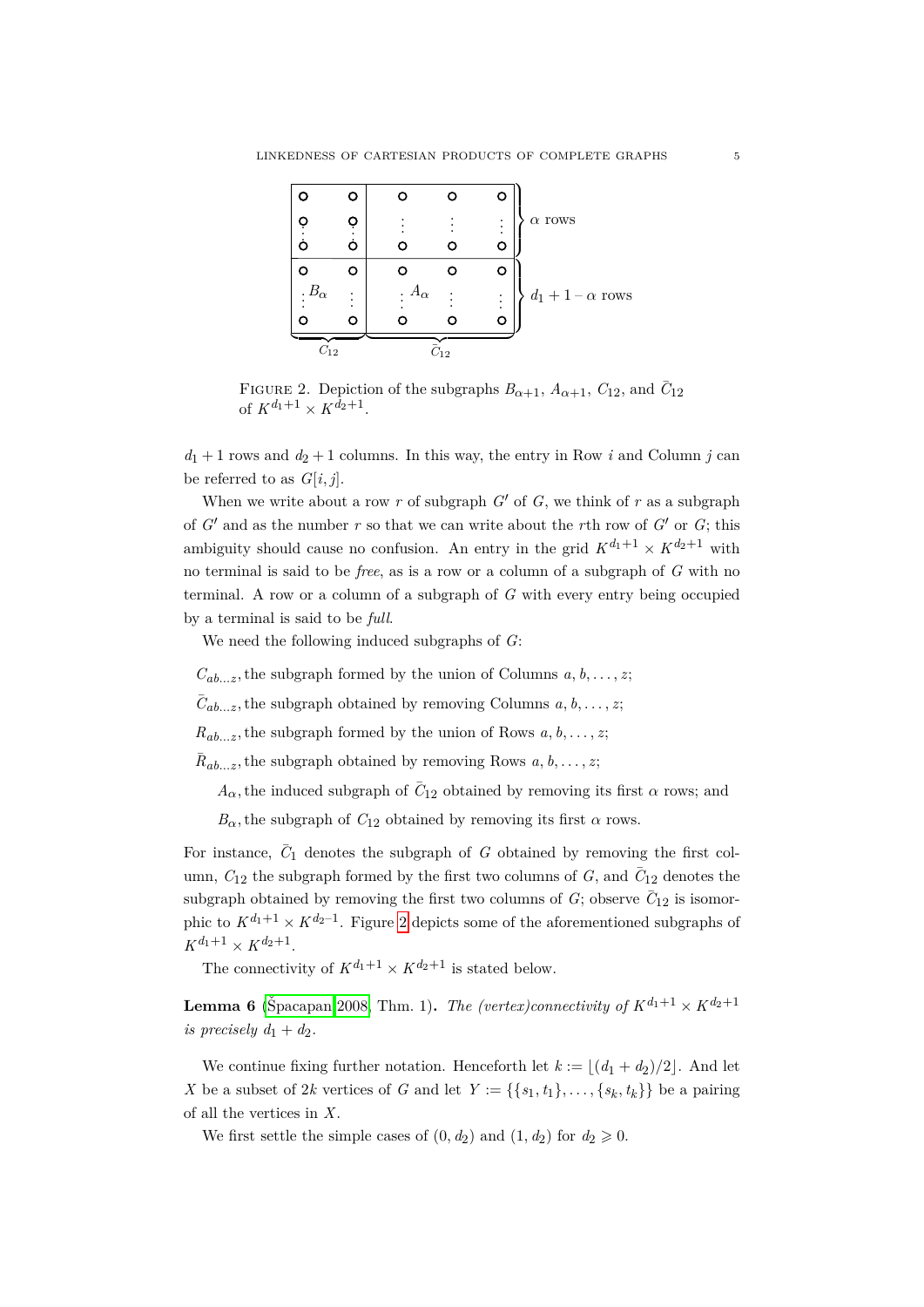**Proposition 7** (Base cases). For  $d_2 \geq 0$  the Cartesian products  $K^1 \times K^{d_2+1}$  and  $K^2 \times K^{d_2+1}$  *are both*  $|(1 + d_2)/2|$ -*linked. This statement is best possible.* 

*Proof.* The lemma is true for the pair  $(0, d_2)$  for each  $d_2 \geq 0$ , since  $K^1 \times K^{d_2+1}$  $K^{d_2+1}$  and  $K^{d_2+1}$  is  $|(1 + d_2)/2|$ -linked. This is best possible.

The graph  $K^2 \times K^{d_2+1}$  is  $(1 + d_2)$ -connected by Lemma [6.](#page-4-1) Use Menger's the-orem [\(5\)](#page-3-1) to bring the  $1 + d_2$  terminals to the subgraph  $R_1$  through a linkage  $\{S_1,\ldots,S_k,\,T_1,\ldots,T_k\}$  with  $S_i := s_i - \bar{R}_1$  and  $T_i := t_i - \bar{R}_1$  for  $i \in [1,k]$ . Letting  $\{\bar{s}_i\} := V(S_i) \cap V(\bar{R}_1)$  and  $\{\bar{t}_i\} := V(T_i) \cap V(\bar{R}_1)$ , we produce a new linkage problem  $Y' := \{(\bar{s}_1, \bar{t}_1), \ldots, (\bar{s}_k, \bar{t}_k)\}\$ in  $\bar{R}_1$  whose feasibility implies that of *Y* in *G*. To solve *Y'* link the pairs of *Y'* in the subgraph  $\bar{R}_1$ , which is isomorphic to  $K^{d_2+1}$ , using the  $|(1 + d_2)/2|$ -linkedness of  $K^{d_2+1}$ . Figure [1\(](#page-3-0)a) shows an infeasible linkage problem with  $\lfloor (2 + d_2)/2 \rfloor$  pairs in the graph  $K^2 \times K^{d_2+1}$ . . — Первый просто просто просто просто просто просто просто просто просто просто просто просто просто просто п<br>В 1990 году стала просто просто просто просто просто просто просто просто просто просто просто просто просто п

In what follows we aim to find a *Y*-linkage  $\{L_1, \ldots, L_k\}$  in *G* with  $L_i$  joining the pair  $\{s_i, t_i\}$  of *Y* for  $i \in [1, k]$ . Our proof is by induction on  $(d_1, d_2)$  with the base cases settled in Proposition [7.](#page-4-2) If there is a pair of  $Y$ , say  $\{s_1, t_1\}$ , lying in some column or row of *G*, say in Column 1, we send every terminal  $s_i \in C_1$  that is different from  $s_1$  and  $t_1$  and that is not adjacent to  $t_i$  to the subgraph  $\bar{C}_1$ , and apply the induction hypothesis on  $\overline{C}_1$ . Otherwise, we may assume every pair of *Y* lies in two distinct columns or rows, say the pair  $\{s_1, t_1\}$  lies in  $C_{12}$ ; then we send every terminal  $s_i \in C_{12}$  that is different from  $s_1$  and  $t_1$  and that is not adjacent to  $t_i$  to the subgraph  $\bar{C}_{12}$ , and apply the induction hypothesis to  $\bar{C}_{12}$ . We develop these ideas below.

The definition of *k*-linkedness gives the following lemma at once; we will use it implicitly hereafter.

**Lemma 8.** Let  $\ell \leq k$ . Let X be a set of 2 $\ell$  distinct vertices of a k-linked graph K, *let Y be a labelling and pairing of the vertices in X, and let Z be a set of*  $2k-2\ell$ *vertices in* K such that  $X \cap Z = \emptyset$ . Then there exists a Y-linkage in K that avoids *every vertex in Z .*

Besides, basic algebraic manipulation yields the following inequality.

<span id="page-5-0"></span>**Lemma 9.** *If*  $x \ge 2$  *and*  $y \ge 2$  *then*  $x(y-1) > x+y-3$ *.* 

*Proof.* The inequality simplifies to  $(x-1)(y-2) > -1$ .

We are now ready to put together all the elements of the proof of Theorem [2.](#page-2-0)

*Proof of Theorem [2.](#page-2-0)* Let  $k := \lfloor (d_1 + d_2)/2 \rfloor$ . Then  $d_1 + d_2 \geq 2k$ .

Proposition [7](#page-4-2) gives the result for the pairs  $(d_1, 0), (0, d_2), (d_1, 1),$  and  $(1, d_2)$  for each  $d_1, d_2 \geq 0$ . Hence, our bidimensional induction on  $(d_1, d_2)$  can start with the assumption of  $d_1, d_2 \geq 2$ .

We first deal with the case where a pair in *Y*, say  $\{s_1, t_1\}$ , lies in some column or some row of *G*, say in Column 1.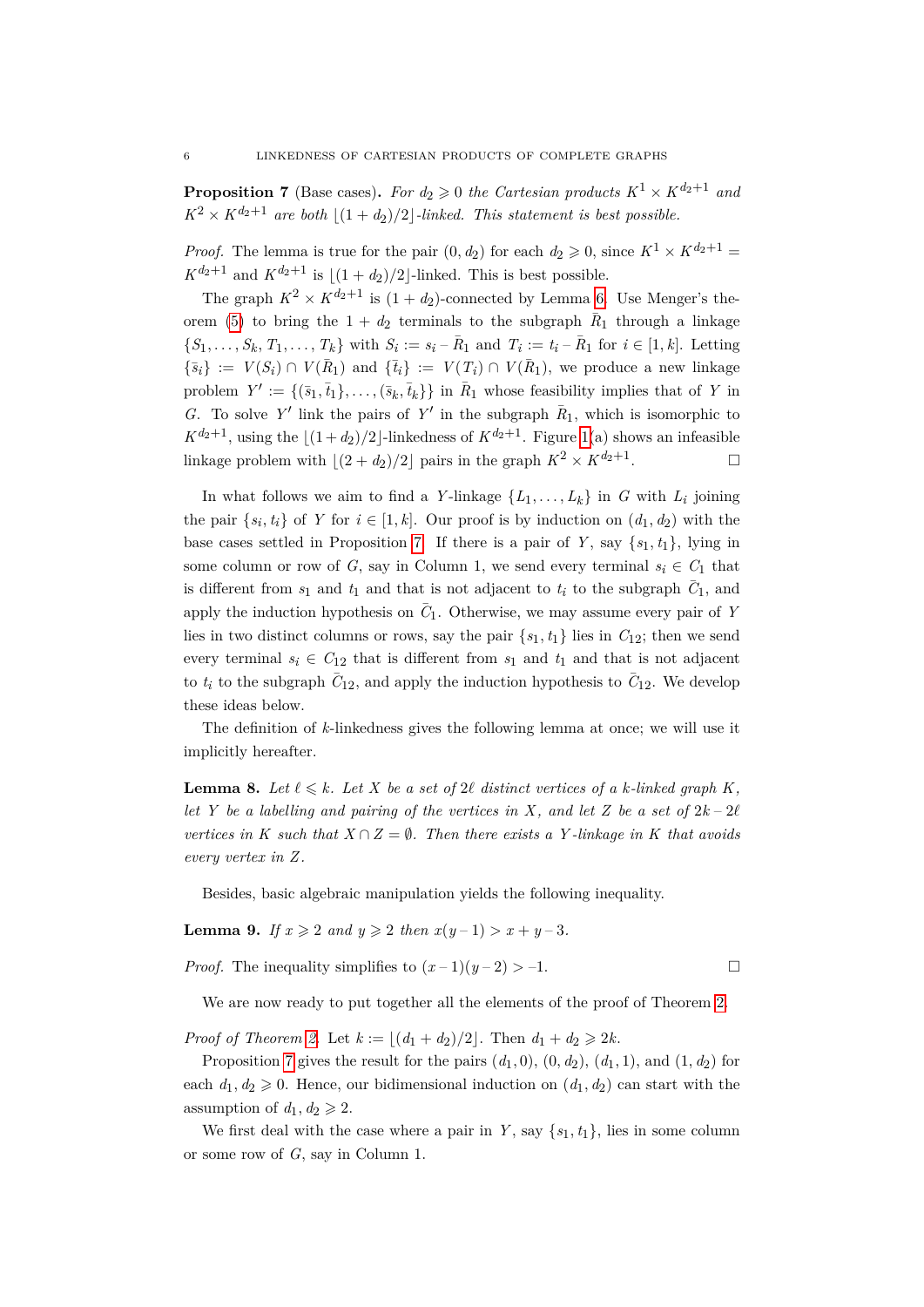*Case* 1*.* A pair in *Y* , say {*s*1, *t*1}, lies in Column 1.

The induction hypothesis ensures that the subgraph  $\bar{C}_1$  is  $(k-1)$ -linked. Hence it suffices to show that all the terminals in  $C_1$  other than  $s_1, t_1$  can be moved to  $\overline{C_1}$ via a linkage; Menger's theorem [\(5\)](#page-3-1) guarantees this.

Let  $U$  be the set of terminals in  $C_1$  other than  $s_1$  and  $t_1$ , and let  $W$  be the set of terminals in  $\overline{C_1}$ . Then  $|U| + |W| = d_1 + d_2 - 2$ . Besides, the subgraph  $G-(W\cup\{s_1,t_1\})$  is |*U*|-connected, as *G* is  $(d_1+d_2)$ -connected (Lemma [6\)](#page-4-1). In the case of  $d_1, d_2 \ge 2$ , Lemma [9](#page-5-0) yields that  $\overline{C_1}$  has more than  $|U \cup W|$  vertices:

$$
|\bar{C}_1| = (d_1 + 1)d_2 > d_1 + 1 + d_2 + 1 - 3 > d_1 + d_2 - 2 = |U| + |W|.
$$

Menger's theorem [\(5\)](#page-3-1) applies and gives disjoint  $C_1 - \overline{C}_1$  paths from the terminals in *U* to |*U*| free entries in  $\bar{C}_1$ . The  $(k-1)$ -linkedness of  $\bar{C}_1$  now settles the case.

By symmetry, we can assume that every pair  $\{s_i, t_i\}$  in *Y* lies in two different columns or rows and that  $s_i$ ,  $t_i$  are not adjacent. Without loss of generality, assume that

(\*)  $s_1$  *is Column 1 and t<sub>1</sub> <i>is in Column 2 of C*<sub>12</sub>*.* 

The induction hypothesis also ensures that both  $\bar{C}_{12}$  and  $\bar{R}_{12}$  are  $(k-1)$ -linked. We consider two further cases based on the number of terminals in  $C_{12}$  or  $R_{12}$ .

<span id="page-6-0"></span>*Case* 2. The subgraph  $C_{12}$  contains precisely  $d_1+2-\alpha$  terminals, including  $\{s_1, t_1\}$ , where  $0 \leq \alpha \leq d_1$ .

Excluding  $\{s_1, t_1\}$ , there are at most  $d_1$  terminals in  $C_{12}$ , and there are  $d_1 + 1$ internally-disjoint  $s_1 - t_1$  paths in  $C_{12}$  of length at most three: two length-two paths and  $d_1 - 1$  length-three paths. One of these  $s_1 - t_1$  paths, say  $L_1$ , avoids every other terminal in  $C_{12}$ .

Without loss of generality, assume that Row 1 in  $C_{12}$  is part of the path  $L_1$ ; that is,

<span id="page-6-1"></span>
$$
(**) \qquad \{G[1,1], G[1,2]\} \subseteq V(L_1).
$$

It is true that  $(V(L_1) ∩ V(B_1)) ⊆ \{s_1, t_1\}.$ 

In the subcase  $\alpha = d_1$ , every pair in  $Y \setminus \{s_1, t_1\}$  is in  $\overline{C}_{12}$ , and the induction hypothesis on  $\bar{C}_{12}$  settles the subcase.

Suppose that  $\alpha = d_1 - 1$ , say  $C_{12}$  contains  $\{s_1, t_1, s_2\}$ . Then  $s_2 \in B_1$  and  $t_2 \in \overline{C}_{12}$ . We may assume  $s_1, s_2$  are in Column 1 and  $t_1$  is in Column 2. We show there is an *X*-valid  $s_2 - A_1$  path  $L'_2$  such that the vertex  $x \in V(L'_2) \cap V(A_1)$  is either  $t_2$  or a nonterminal.

Through each entry of Column 1 of  $B_1$ , there is a  $s_2 - A_1$  path of length at most two: one of length one and  $d_1 - 1$  of length two. Moreover,  $d_1 - 1$  of such paths avoid *s*<sub>1</sub>. To ensure the existence of  $L'_2$ , it suffices to show that  $A_1$  cannot have  $d_1 - 1$ rows that are full of terminals other than  $t_2$ . According to Lemma [9,](#page-5-0) the inequality

$$
(d_1-1)(d_2-1) > d_1-1+d_2-3 = |X \setminus \{s_1, t_1, s_2, t_2\}|
$$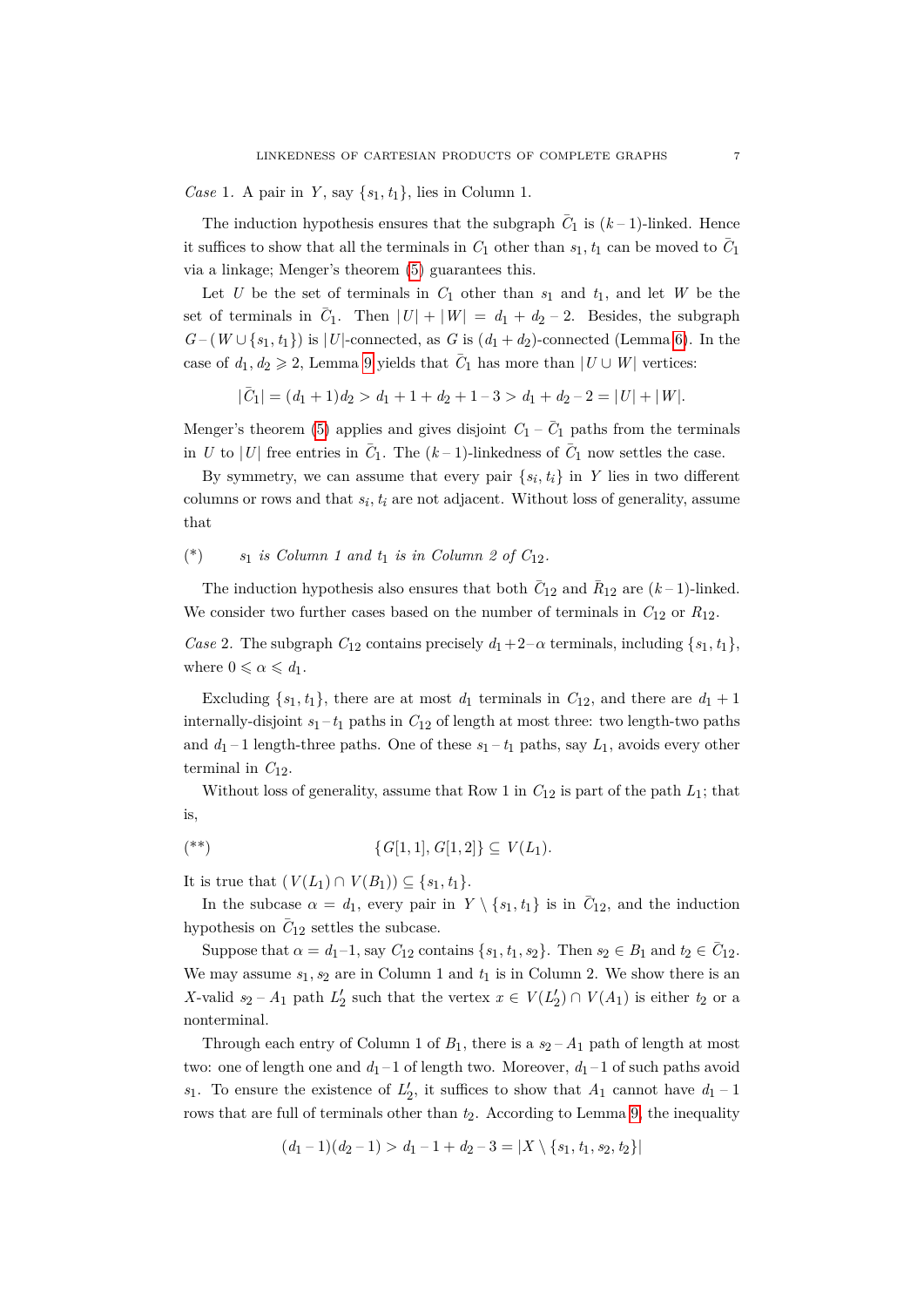holds for  $d_1, d_2 \geqslant 2$ . Hence we get the existence of  $L'_2$ . As a result, the solution of the new problem  $Y' := \{\{x, t_2\}, \{s_3, t_3\}, \ldots, \{s_k, t_k\}\}\$ in  $\bar{C}_{12}$  induces a solution of the problem *Y* in *G*. And the solution of  $Y'$  follows from the  $(k-1)$ -linkedness of  $\overline{C}_{12}$ .

Henceforth assume that  $\alpha \leq d_1 - 2$ . To finalise Case [2,](#page-6-0) we require a couple of claims.

<span id="page-7-0"></span>**Claim 1.** Suppose that there are at most  $d_1 + 2$  terminals in  $B_1 = K^{d_1} \times K^2$ . Then there is an injection from the set of rows of  $B_1$  that contain two terminals  $x_1, x_2$  such that  $\{x_1, x_2\} \cap \{s_1, t_1\} = \emptyset$  to the set of rows of  $B_1$  that contain either no terminal or a terminal in  $\{s_1, t_1\}$  but no other terminal.

*Proof.* This follows from a simple counting argument. The number of rows in *B*1 is  $d_1$ . Let *m* denote the number of rows of  $B_1$  that contain two terminals  $x_1, x_2$ such that  $\{x_1, x_2\} \cap \{s_1, t_1\} = \emptyset$  and let  $n := |(X \cap V(B_1)) \setminus \{s_1, t_1\}|$ . It follows that the number of rows of  $B_1$  that contains precisely one terminal  $x \notin \{s_1, t_1\}$  is  $n-2m$ ; either  $s_1$  or  $t_1$  may be in these rows. As a result, the number of rows of *B*<sub>1</sub> that contain either no terminal or a terminal in  $\{s_1, t_1\}$  but no other terminal is  $d_1 - m - (n - 2m)$ . Combining  $n \le d_1$  with all these numbers, we get that

$$
d_1 - m - (n - 2m) = d_1 - n + m \geq d_1 - d_1 + m = m.
$$

<span id="page-7-1"></span>The claim is proved.

**Claim 2.** Suppose that there are at most  $d_1 + 2$  terminals in  $B_1 = K^{d_1} \times K^2$ . If every row in the subgraph  $A_1 = K^{d_1} \times K^{d_2-1}$  of  $\overline{C}_{12}$  has a free entry, then, for every terminal  $x \notin \{s_1, t_1\}$  in  $B_1$ , there is a  $B_1 - A_1$  path *L* from *x* to a free entry in *A*1 such that *L* is *X*-valid; and all these *X*-valid paths are disjoint.

*Proof.* If a row of  $B_1$  contains exactly one terminal  $x \notin \{s_1, t_1\}$ , then send *x* to a free entry in the same row of *A*1. Let *x*1 and *x*2 be two terminals in *B*1 that satisfy  $\{x_1, x_2\} \cap \{s_1, t_1\} = \emptyset$  and occupy a row  $r_f$  of  $B_1$ . From Claim [1](#page-7-0) ensues the existence of a row  $r_e$  of  $B_1$  that contains either no terminal or a terminal in  $\{s_1, t_1\}$ but no other terminal; in short, there is at least a free entry in *re*.

Consider a pair  $(r_f, r_e)$  of rows granted by Claim [1.](#page-7-0) Send either  $x_1$  or  $x_2$ , say  $x_1$ , to the free entry in the row  $r_e$  of  $A_1$  passing through the corresponding free entry in the row  $r_e$  of  $B_1$ , and send  $x_2$  to a free entry in the row  $r_f$  of  $A_1$ . The proof of the claim is now complete.

Now suppose that  $\alpha = 0$  or  $2 \leq \alpha \leq d_1 - 2$ . In this subcase, the subgraph  $\bar{C}_{12}$ contains at most  $\alpha$  full rows: if  $\alpha + 1$  rows were full in  $\overline{C}_{12}$  then there would be at least  $(\alpha+1)(d_2-1)$  terminals in  $\bar{C}_{12}$  but  $(\alpha+1)(d_2-1) > d_2-2+\alpha$  (Lemma [9\)](#page-5-0). Even when the path  $L_1$  uses the first row of  $C_{12}$  by [\(\\*\\*\)](#page-6-1), there is no loss of generality by assuming that the full rows of  $\bar{C}_{12}$  are among the *first*  $\alpha + 1$  *rows* of  $\bar{C}_{12}$ . It follows that every row of  $A_{\alpha+1}$  has a free entry.

$$
\Box
$$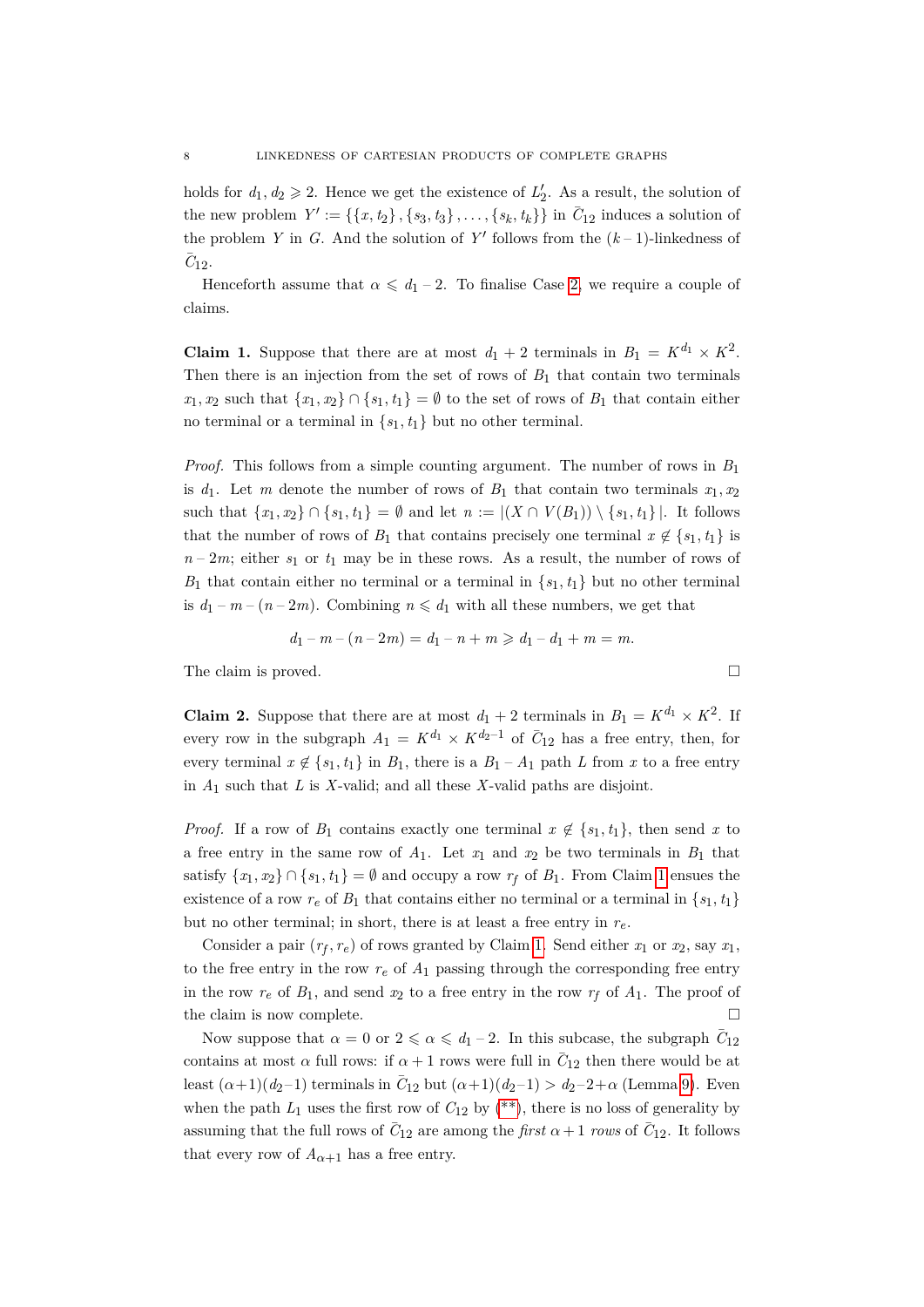We send to  $B_{\alpha+1}$  the terminals other than  $s_1$  and  $t_1$  that are in the rows 2 to  $\alpha + 1$  of  $C_{12}$ , the terminals other than  $s_1$  and  $t_1$  that are in  $B_1 \setminus B_{\alpha+1}$ . For  $\alpha = 0$ ,  $B_1 \setminus B_{\alpha+1} = \emptyset$  and there is nothing to do.

We now focus on the subcase  $2 \le \alpha \le d_1 - 2$ . Let  $n_1$  and  $n_2$  denote the number of terminals in  $B_1 \setminus B_{\alpha+1}$  and  $B_{\alpha+1}$ , respectively. Then the following inequalities hold

$$
n_1 + n_2 \leq d_1 + 2 - \alpha \leq d_1 \quad \text{(since } 2 \leq \alpha\text{)},
$$
  

$$
n_1 + n_2 \leq d_1 + 2 - \alpha \leq 2d_1 - 2\alpha = |B_{\alpha+1}| \quad \text{(since } \alpha \leq d_1 - 2\text{)}.
$$

Since  $B_1$  is  $d_1$ -connected by Lemma [6,](#page-4-1) Menger's theorem gives  $n_1$  disjoint paths from the terminals in  $B_1 \setminus B_{\alpha+1}$  to  $n_1$  free entries in  $B_{\alpha+1}$ . These free entries in  $B_{\alpha+1}$  will henceforth play the role of the terminals of  $B_1 \setminus B_{\alpha+1}$ , and so we call them terminals as well.

Let  $d'_1 := d_1 - \alpha$  and  $d'_2 := d_2$ . Then,  $d'_1 \geq 2$ , there are at most  $d'_1 + 2$  terminals in  $B_{\alpha+1} = K^{d'_1} \times K^2$ , and every row in  $A_{\alpha+1} = K^{d'_1} \times K^{d'_2} - 1$  has a free entry. Hence, Claim [2](#page-7-1) applies, and there is a linkage formed by *X*-valid paths from the terminals in  $B_{\alpha+1}$ , other than  $t_1$ , to free entries in  $A_{\alpha+1}$ . Now we have a new linkage problem Y' in  $\bar{C}_{12}$  with at most  $2(k-1)$  pairs. The solution of Y' in  $\bar{C}_{12}$ implies a solution of the linkage problem *Y* in *G*. To link the pairs of  $Y'$  use the  $(k-1)$ -linkedness of  $\overline{C}_{12}$ .

Finally assume that  $\alpha = 1$ . In a first scenario suppose that either both entries in  $B_1 \setminus B_2$  are nonterminals or each terminal in  $B_1 \setminus B_2$  is adjacent to a nonterminal in  $B_2$ . Then we can send the terminals in  $B_1 \backslash B_2$  to  $B_2$ . In the second scenario suppose that there is a terminal  $s_i$  in  $B_1 \setminus B_2$  whose neighbours in  $B_2$  are all terminals. Then the column of  $s_1$  in  $B_1$  would contain exactly  $d_1$  terminals, including  $s_i$ . We send  $s_i$  to a free entry in  $A_1$ , in the same row as  $s_i$  (the first row of  $A_1$ ): if this free entry didn't exist, then  $s_i$  would be adjacent to the  $d_2 - 1$  terminals in  $A_1$  and the  $d_1 - 1$ terminals in  $B_2$ . Since there are  $d_1 + d_2$  terminals in total, it would follow that  $s_i$ is adjacent to *ti* . This contradiction shows that we can send *si* to a free entry in *A*1. This completes the proof of Case [2.](#page-6-0)

In both scenarios, it remains to send the terminals in  $B_2$  to  $A_2$ . To do so, we reason as in the subcase  $2 \le \alpha \le d_1 - 2$ . Let  $d'_1 := d_1 - 1$  and  $d'_2 := d_2$ . It follows that  $d'_1 \geq 2$ , that there are at most  $d_1 + 2'$  terminals in  $B_2$ , and that every row in *A*2 has a free entry. Claim [2](#page-7-1) applies again and gives a linkage formed by *X*-valid paths from the terminals in  $B_2$ , other than  $s_1, t_1$ , to free entries in  $A_2$ .

With all the terminals in  $\bar{C}_{12}$ , therein we have a new linkage problem Y' with at most  $2(k-1)$  pairs whose solution in  $\bar{C}_{12}$  implies a solution of the linkage problem *Y* in *G*. To solve *Y'* in  $\overline{C}_{12}$  use the  $(k-1)$ -linkedness of  $\overline{C}_{12}$ .

By symmetry, we also have the result if there are at most  $d_2 + 2$  terminals in *R*<sub>12</sub>, including  $\{s_1, t_1\}$ .

*Case* 3. The subgraph  $C_{12}$  contains at least  $d_1 + 3$  terminals, including  $\{s_1, t_1\}$ .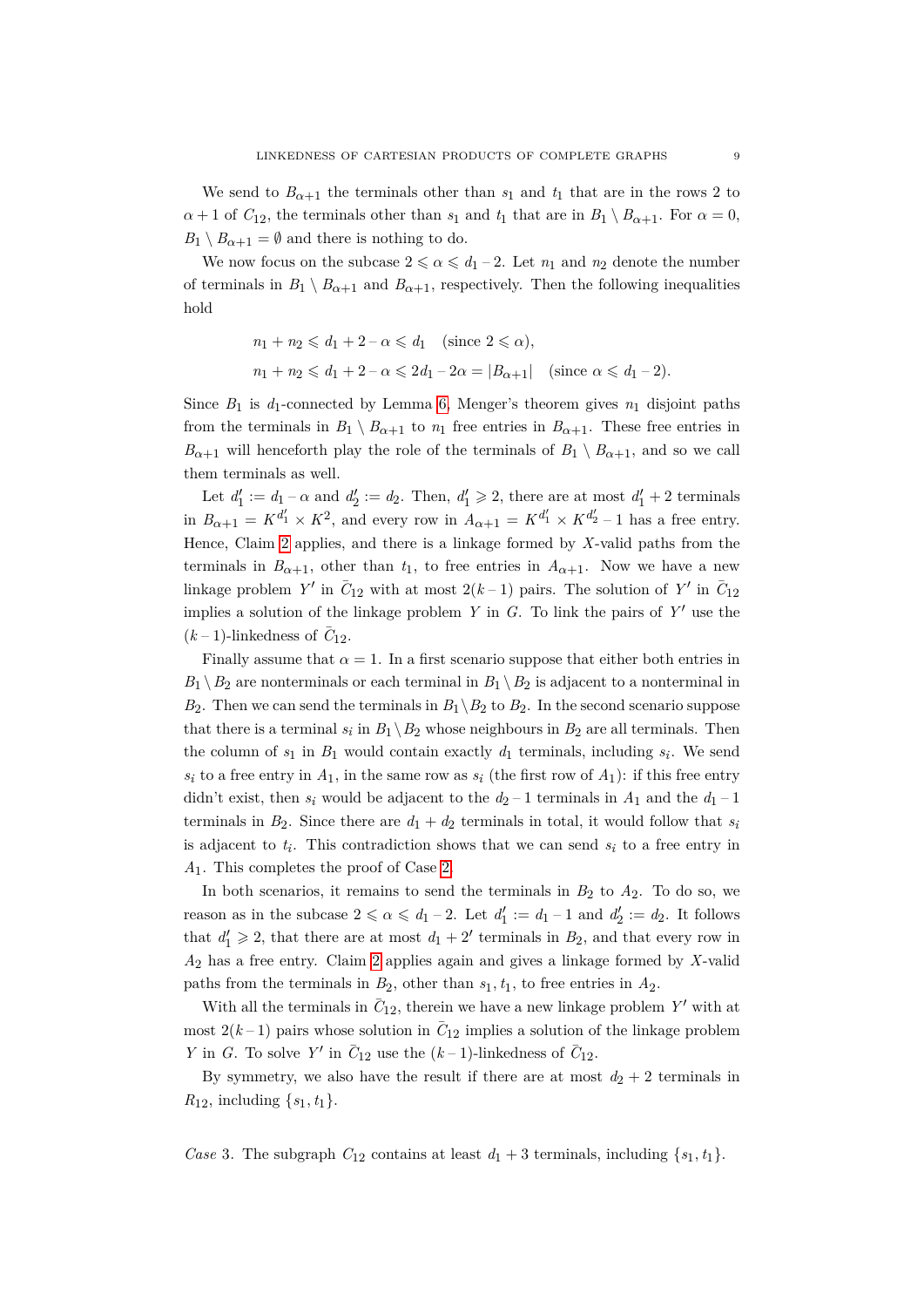This case reduces to the previous case. If  $C_{12}$  contains at least  $d_1 + 3$  terminals then  $R_{12}$  contains at most  $d_2 - 3 + 4 = d_2 + 1$  terminals, since there are four entries shared by  $C_{12}$  and  $R_{12}$ . Since we make no distinction between columns and rows, this case is already covered. This completes the proof of the theorem.  $\Box$ 

#### 3. Duals of cyclic polytopes

There is a close connection between duals of cyclic *d*-polytopes with *d*+2 vertices and Cartesian products of complete graphs.

The *moment curve* in  $\mathbb{R}^d$  is defined by  $x(t) := (t, t^2, \ldots, t^d)$  for  $t \in \mathbb{R}$ , and the convex hull of any  $n > d$  points on it gives a *cyclic polytope*  $C(n, d)$ . The *combinatorics* of a cyclic polytope, the face lattice of the polytope faces partially ordered by inclusion, is independent of the points chosen on the moment curve. Hence we talk of the cyclic *d*-polytope on *n* vertices [\(Ziegler, 1995,](#page-10-2) Example 0.6).

For a polytope *P* that contains the origin in its interior, the *dual polytope P*<sup>∗</sup> is defined as

$$
P^* = \{ y \in \mathbb{R}^d \mid x \cdot y \leq 1 \text{ for all } x \text{ in } P \}.
$$

If *P* does not contain the origin, we translate the polytope so that it does. Translating the polytope  $P$  changes the geometry of  $P^*$  but not its face lattice. The face lattice of  $P^*$  is the inclusion reversed face lattice of  $P$ . In particular, the vertices of  $P^*$  correspond to the facets of  $P$ , and the edges of  $P^*$  correspond to the  $(d-2)$ faces of *P*. The *dual graph* of a polytope *P* is the graph of the dual polytope, or equivalently, the graph on the set of facets of *P* where two facets are adjacent in the dual graph if they share a  $(d-2)$ -face.

Duals of cyclic *d*-polytopes are simple *d*-polytopes. It is also the case that the dual of a cyclic *d*-polytope with  $d + 2$  vertices can be expressed as  $T(|d/2|) \times$  $T([d/2])$  [\(Ziegler 1995,](#page-10-2) Ex. 0.6). From this observation and Theorem [2](#page-2-0) the next corollary follows at once.

**Corollary 10.** *Duals of cyclic polytopes with*  $d + 2$  *vertices are*  $\lfloor d/2 \rfloor$ *-linked for every*  $d \geqslant 2$ *.* 

## 4. Acknowledgments

Guillermo would like to thank the hospitality of Leif Jørgensen, and the Department of Mathematical Sciences at Aalborg University where this research started.

Julien Ugon's research was supported by the ARC discovery project DP180100602.

### **REFERENCES**

- <span id="page-9-1"></span>Diestel, R. (2017). *Graph Theory*, volume 173 of *Graduate Texts in Mathematics*. Berlin: Springer-Verlag, 5th edition.
- <span id="page-9-0"></span>Gallivan, S. (1985). Disjoint edge paths between given vertices of a convex polytope. *J. Combin. Theory Ser. A*, 39(1), 112–115.